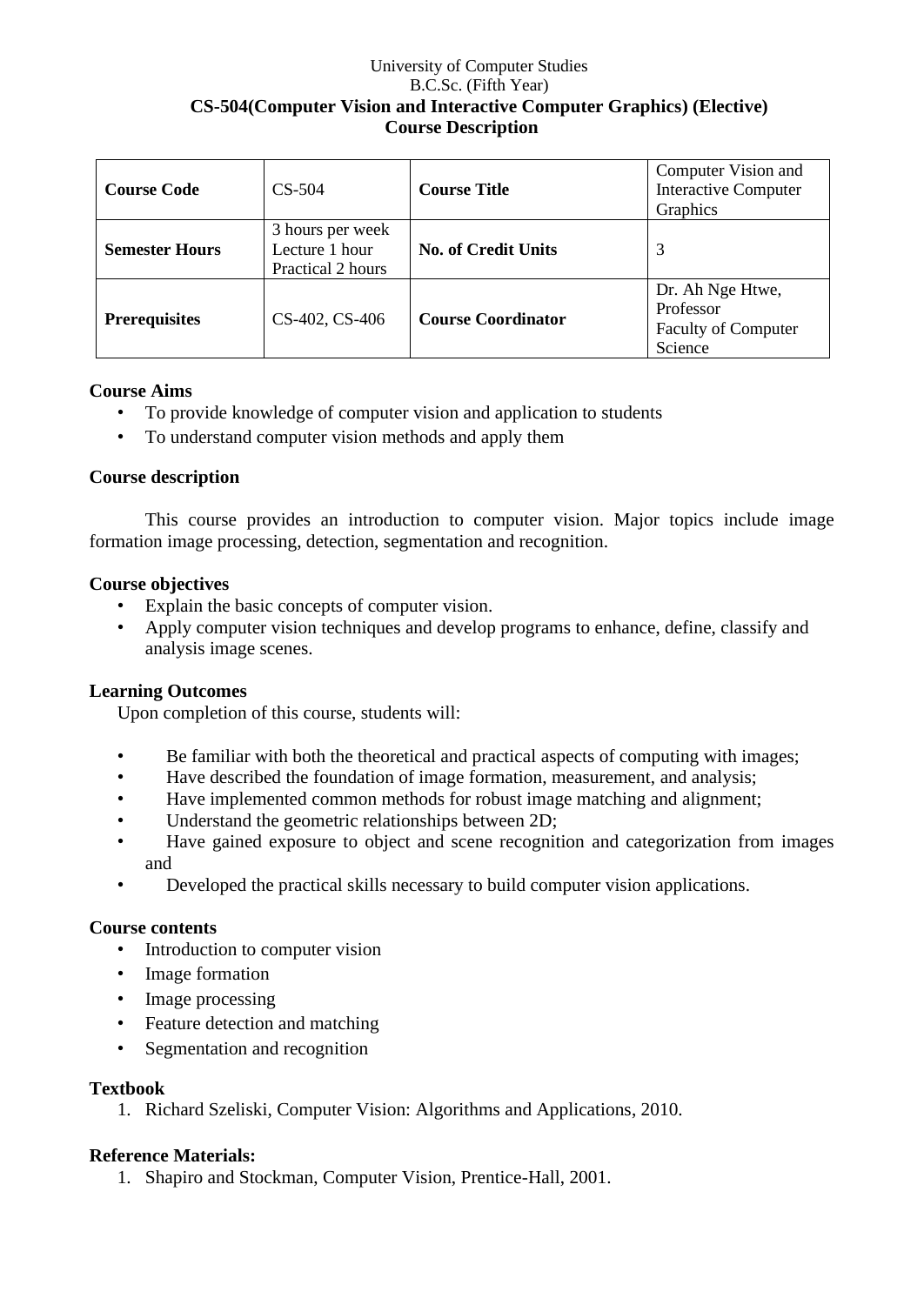#### University of Computer Studies B.C.Sc. (Fifth Year)

2. David Forsyth and Jean Ponce, Computer Vision: A Modern Approach, 2nd edition, Pearson, 2012.

### **Course Organization**

- Your participation in the course will involve six forms of activity.
	- 1. Attending the lectures
	- 2. Class participation and presentation
	- 3. Practical assignments
	- 4. Reading assignments
	- 5. Exam
	- 6. Quiz

## **Assessment**

| Exam                | 50% |  |
|---------------------|-----|--|
| Tutorial            | 10% |  |
| Project / Practical | 10% |  |
| Assignment          | 10% |  |
| Presentation + Quiz | 10% |  |
| Attendance + Moodle | 10% |  |

# **Tentative Schedule**

### 45 Periods for 15 weeks (50 minutes per period)

| 1<br>1<br>7    |
|----------------|
|                |
|                |
|                |
|                |
|                |
|                |
|                |
| $\overline{2}$ |
|                |
| 1              |
|                |
| 4              |
| 12             |
|                |
|                |
|                |
| $\overline{2}$ |
|                |
|                |
|                |
|                |
| 3              |
|                |
|                |